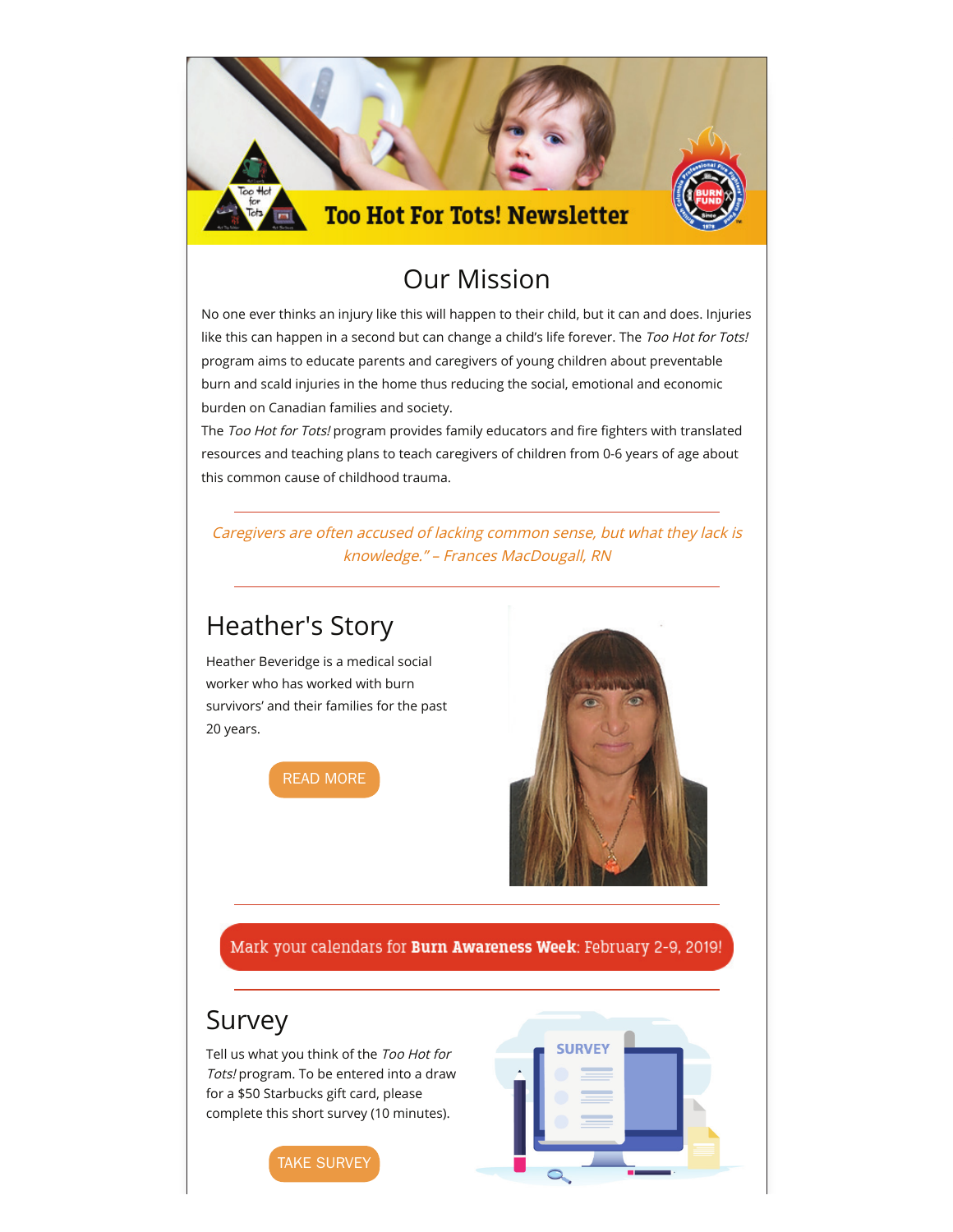## $\parallel$  Educator's Workshops it. Resenting the sense is that did not open it. Reserves it. Reserves it. Reserves it. Reserves it. Reserves it. Reserves it. Reserves it. Reserves it. Reserves it. Reserves it. Reserves it. Rese

Presentation. The Caregiver Presentation teaches caregivers about the common burn During this workshop, you will learn why pediatric thermal injuries happen and how they can be prevented. You will also be taught how to deliver the Too Hot for Tots! Caregiver hazards in their home and how to keep their young children safe. The teaching materials and resources are free and participants will be issued an 8 hour training certi�cate upon course completion.

**Social**

**Followers**

**Boost your audience** publish your next email to Facebook & Twitter

#### **Who Should Attend this Training?**

- **Email** Anyone who cares for young children
	- Childcare professionals
	- **0** • Fire Fighters
- **Sent** • Public Health nurses
	- **•** Social Workers
	- $\mathbf{F}$ • Daycare providers

The Educator's Workshop is being offered at the **Burn Fund Centre in Vancouver** on the following dates;

#### **April 27, 2019**

(8:00 am - 4:00pm)

#### **May 25, 2019**

(8:00 am - 4:00pm)

#### **June 29, 2019**

(8:00 am - 4:00pm)

**Cost:** \$40

Bounces: **0** (0%) View

**Contact:** Email **nola@burnfund.org** to register for this workshop. *Lunch and snacks* provided.

**Phone:** 604-436-2053

Click [here](https://drive.google.com/file/d/11rtgmLQzVtX9nAhZp1ee7FLu5Su4Supz/view) to view Educator's Workshop flyer.

[Interested in hosting a workshop in your area?](https://drive.google.com/file/d/1RIM8wHFToDnHqzhYBXlacLY7QwI2Ubnh/view)

### New! Too Hot For Tots! Webinar

The new webinar is an alternative training option to the full day workshop. The content covered in this webinar is the same as the Educator's Workshop. Upon completion, you will be qualified to deliver a Too Hot for Tots! Caregiver Presentation. You will also receive a certificate for 3 hours of training.

#### **Who Should Attend this Training?**

- Anyone who educates caregivers with young children.
- Childcare professionals
- Fire Fighters
- Public Health nurses
- Social Workers
- Daycare providers

#### **Cost:** \$40 for this webinar

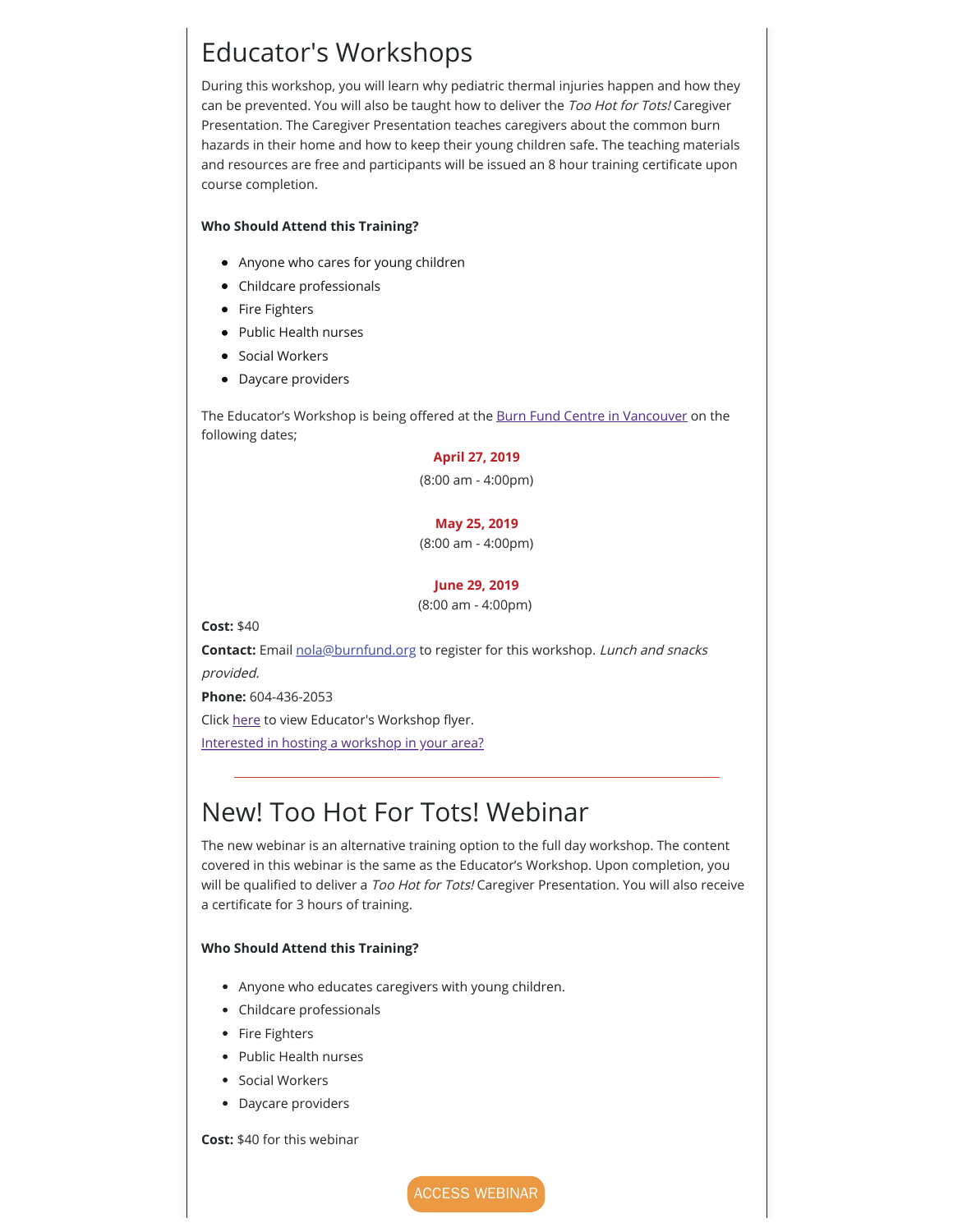### **Caregiver Presentations**

 $S_{\rm B}$  ,  $S_{\rm B}$  ,  $S_{\rm C}$  and  $S_{\rm B}$  and  $S_{\rm B}$  reports Create: List of Non $R$ The Caregiver Presentation teaches caregivers about the common burn hazards in their home and how to keep their young children safe.

#### **Who Should Attend this Training?**

- Overview Device � Geographic � Heat Map � Domains � Compare � Lists � Anyone who cares for young children is welcome
	- Parents

**Email**

- Grandparents
- Babysitters
- **Company Reserves the Senate open it. Reserves that discussed the email open it. Reserves that discussed Email to experimental to experimental the senate of**  $\mathbb{R}^n$ 
	- First Aid Attendants

Please share information about this presentation with the caregivers and parents at your<br>-All lists centre. Click <u>[here](https://drive.google.com/file/d/1KFS-B_V-ZQpXJMBMNcHfc2NgrtSELDCr/view)</u> to view Caregiver's Presentation flyer.

The Caregiver Presentation is being offered at the [Burn Fund Centre in Vancouver](https://www.google.com/maps/place/Burn+Fund+Centre/@49.2503504,-123.1034045,17z/data=!3m1!4b1!4m5!3m4!1s0x548673fa1b970013:0x342e6e1b3765cf56!8m2!3d49.2503504!4d-123.1012158?shorturl=1) on the following dates;

#### **April 8, 2019**

(8:00 pm - 9:00pm)

#### **May 6, 2019**

(8:00 pm - 9:00pm)

### **June 3, 2019**

(8:00 pm - 9:00pm)

**Cost:** Free **Contact:** Email nola@burnfund.org to register for this event **Phone:** 604-436-2053

If you are unable to see additional content below, please click "View entire message"

# Videos

Bounces: **0** (0%) View







**Social**

**Followers**

**Boost your audience** publish your next email to Facebook & Twitter

[Too Hot for Tots! \(16:57\)](http://mediasite.phsa.ca/Mediasite/Play/4caf87d91f844660b1902b7aaba2122f1d) [Too Hot for Tots! YouTube \(3:00\)](https://www.youtube.com/watch?t=12s&v=Za8GloMyR1c)